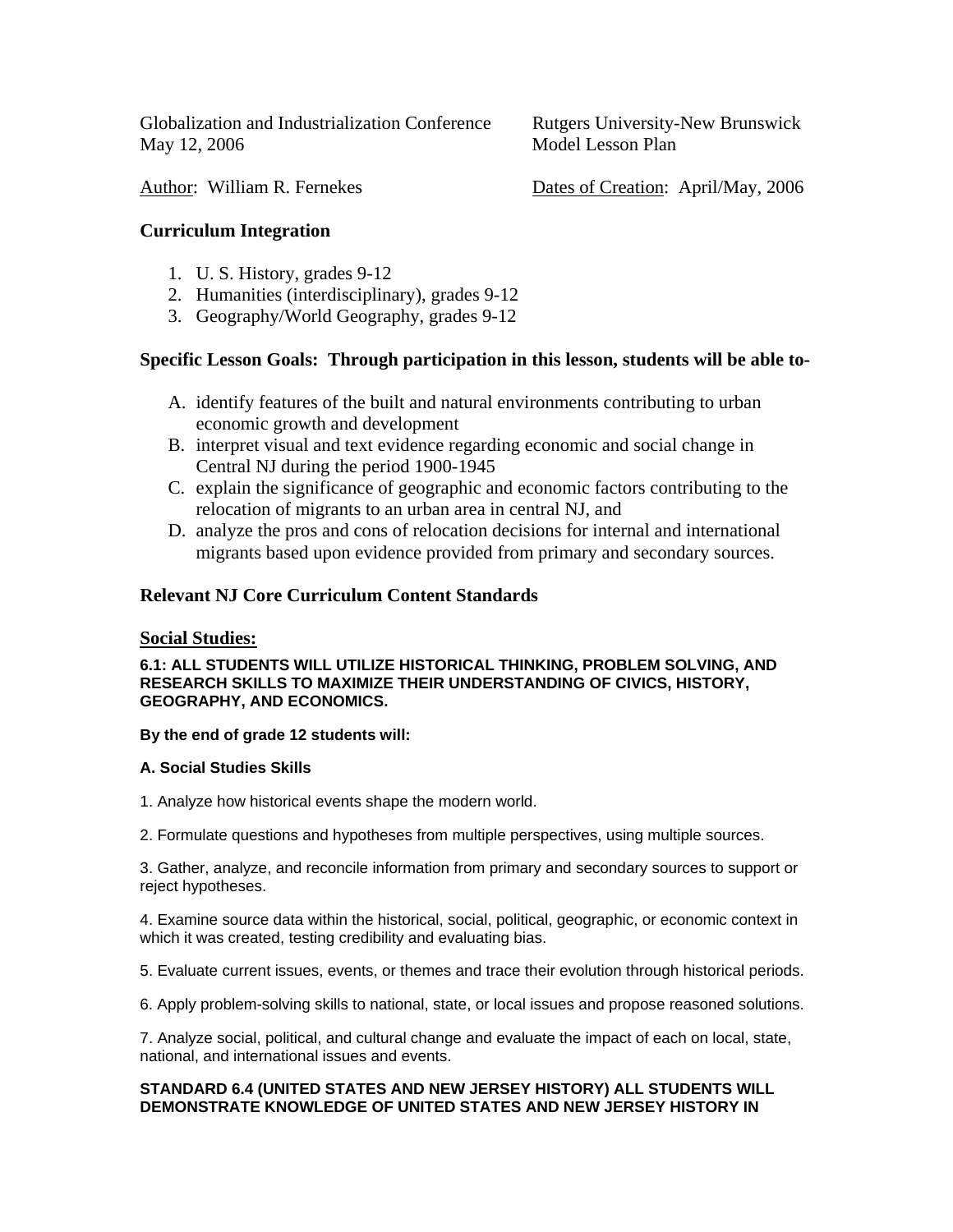#### **ORDER TO UNDERSTAND LIFE AND EVENTS IN THE PAST AND HOW THEY RELATE TO THE PRESENT AND FUTURE.**

### **By the end of grade 12 students will:**

#### **H. The Industrial Revolution (1870-1900)**

1. Analyze and evaluate key events, people, and groups associated with industrialization and its impact on urbanization, immigration, farmers, the labor movement, social reform, and government regulation including:

2. Analyze the development of industrialization in America and New Jersey during this period and the resulting transformation of the country, including the construction of the transcontinental railroad, the introduction of mechanized farming, the rise of corporations and organized labor, and the growth of cities.

4. Describe the economic development by which the United States became a major industrial power in the world and analyze the factors that contributed to industrialization.

#### **I. The Emergence of Modern America (1890-1930)**

8. Compare and contrast the social, cultural, and technological changes in the inter-war period, including the changing role of women, the rise of a consumer economy, the resurgence of nativism and racial violence, the Harlem Renaissance, and the Great Migration of African Americans to New Jersey from the south.

#### **STANDARD 6.6 (GEOGRAPHY) ALL STUDENTS WILL APPLY KNOWLEDGE OF SPATIAL RELATIONSHIPS AND OTHER GEOGRAPHIC SKILLS TO UNDERSTAND HUMAN BEHAVIOR IN RELATION TO THE PHYSICAL AND CULTURAL ENVIRONMENT**

#### **By the end of grade 12 students will:**

#### **D. Human Systems**

1. Analyze the impact of human migration on physical and human systems.

2. Explain the spatial-technological processes of cultural convergence (cultural adaptations over distances) and divergence (separating effects of cultural diffusion over distances).

3. Analyze the historic movement patterns of people and their goods and their relationship to economic activity.

4. Analyze the processes that change urban areas.

#### **Technological Literacy:**

**STANDARD 8.1 (COMPUTER AND INFORMATION LITERACY ) ALL STUDENTS WILL USE COMPUTER APPLICATIONS TO GATHER AND ORGANIZE INFORMATION AND TO SOLVE PROBLEMS.**

#### **By the end of Grade 12 students will:**

#### **Information Access and Research**

6. Identify new technologies and other organizational tools to use in personal, home, and/or work environments for information retrieval, entry, and presentation.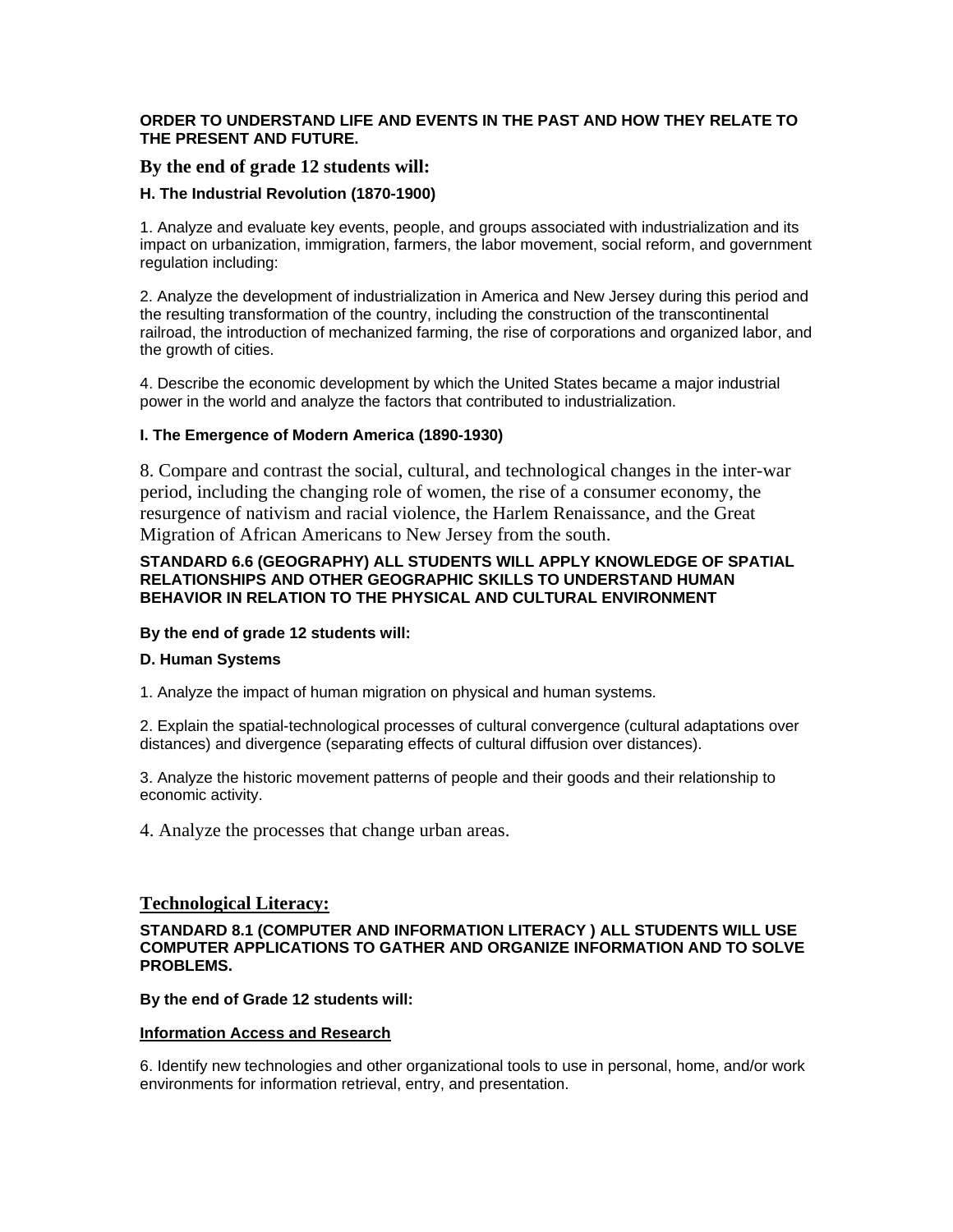7. Evaluate information sources for accuracy, relevance, and appropriateness.

### **Problem-Solving and Decision Making**

12. Integrate new information into an existing knowledge base and communicate the results in a project or presentation.

## **Chronological Framework and/Thematic Focus of Lesson: Check Applicable Items.**

X 1890-1945 1946-present day

X Geography X Economics X U. S. History \_\_X\_\_Multi-disciplinary

Social Studies Skills Addressed in this Lesson:

- A. Media interpretation and analysis
- B. Inferential reasoning
- C. Predicting consequences of actions based upon multiple sources of data
- D. Formulating decisions and evaluating their potential pros and cons
- E. Others (from NJ CCC Standards)

### **Detailed Lesson Methodology:**

Recommended no. of instructional periods for implementation:

4 instructional periods of 40-45 minutes each or 2 block instructional periods of 80-85 minutes each

# *Explanation of Methodology*

### Day One

- 1. The teacher should introduce the central question shown below and post it on the blackboard/white board or in another prominent area of the classroom. Central Question: How are decisions to migrate influenced by geographic features of specific places/regions and patterns of economic development?
- 2. Students should explore the definitions of migration, cultural landscape, natural landscape, place/region and opportunity cost with the teacher and come to consensus regarding definitions that are informed by authoritative sources (need reference for teachers here).
- 3. The teacher should ask the students their perceptions of how potential migrants make decisions to leave their homelands and relocate. If the class has students whose families have actually done so, those students should tell their stores. Develop a list of causes/reasons for migration and then also prepare a second list which identifies locations from which migrants relocated to New Jersey (make sure that you separate internal migrants from international migrants; internal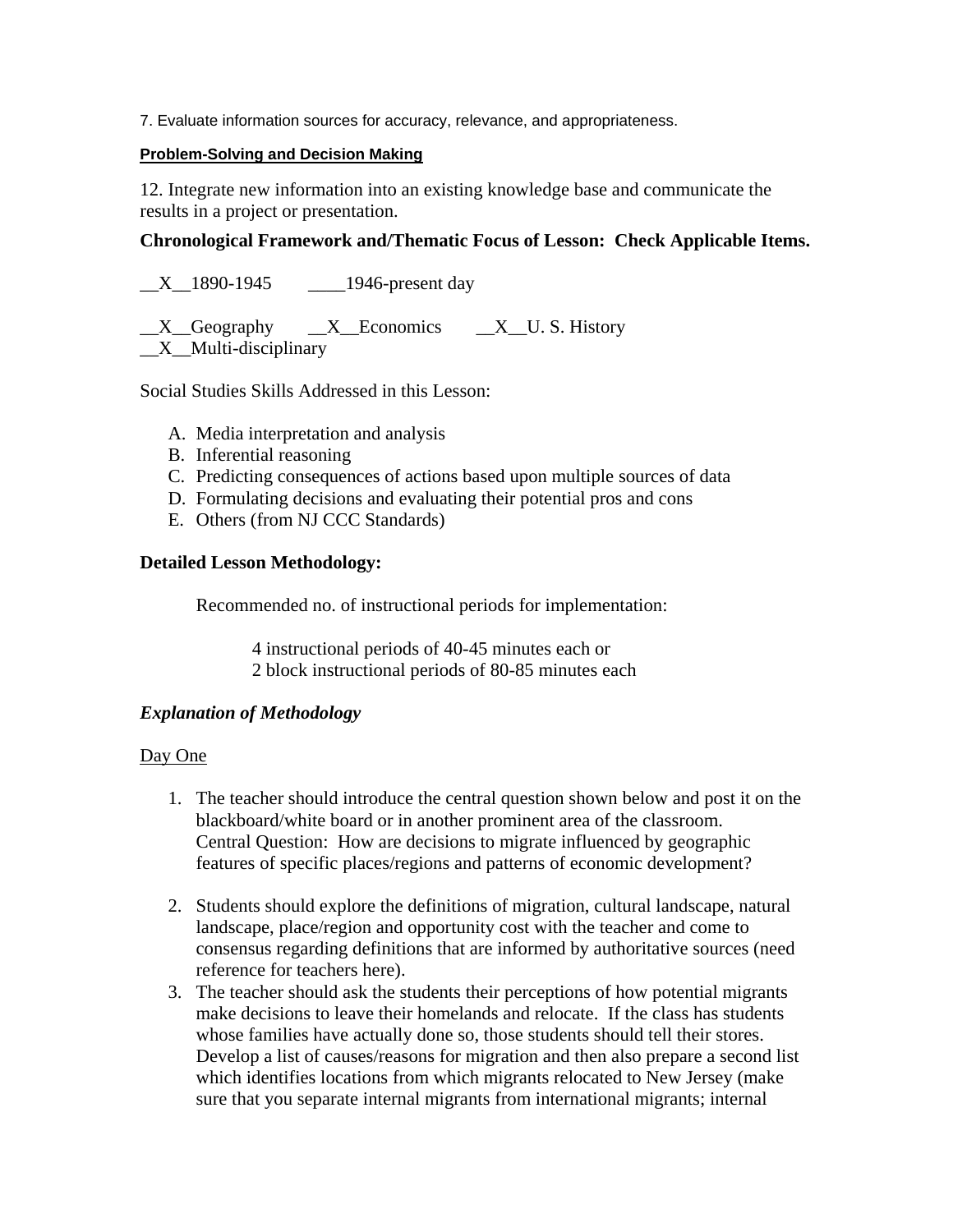being migrants from another region of the USA). It may be helpful for the teacher to appoint a student to record the data for the two lists as it is solicited from the class.

4. Introduce the following scenario to the students (there is a separate sheet included in this lesson entitled "Scenario Handout" which you can fill in with the group information and distribute to the class). Although the scenario's features are the same, for purposes of this lesson 6 groups are created in each class (based upon a class of 18-24 students) because each group will examine a different set of visual evidence. Group assignments are listed later in the methodology, as 5-6 students will be given the same area of origin and chronological period.

# **Scenario**

1. You are a member of a family living in during the year

2. Your family is considering whether to relocate to New Brunswick NJ from their current home, but all that you have as evidence about New Brunswick is a series of postcard and photograph images about the city.

3. You will work in your small group to examine a set of images of New Brunswick, interpret the evidence, and then analyze it using a worksheet being provided to you. Following your study of the visual evidence and 3 secondary sources, you will collaborate with your group to reach a decision about whether relocation is a wise move for your family.

4. You will view the visual evidence using a PowerPoint slide show, and complete Worksheet A using that evidence. The secondary sources will be used with Worksheet B, which requires you to read brief articles from the Encyclopedia of New Jersey and selections from the Industrial Directory of New Jersey, published by the State of New Jersey between 1901-1934. (to be provided by the teacher).

5. Using information from both the visual evidence and the secondary sources, you will then complete the remaining questions on Worksheet B in preparation for sharing your final family relocation decision with the full class.

5. Have the students read the scenario for homework and come prepared with any questions for the next day (non-block schedule). In a block schedule format, students should spend approximately 5 minutes reviewing the scenario, asking questions of the teacher, and then moving on to the next activity.

### Day Two (non-block schedule); Second half of block period

6. Distribute the group assignments to the class. Make sure that all students sit with their group and have their scenarios available for use. Distribute Worksheet A to each student, and explain that Worksheet A must be completed for each separate postcard or photographic image in their Powerpoint slide show.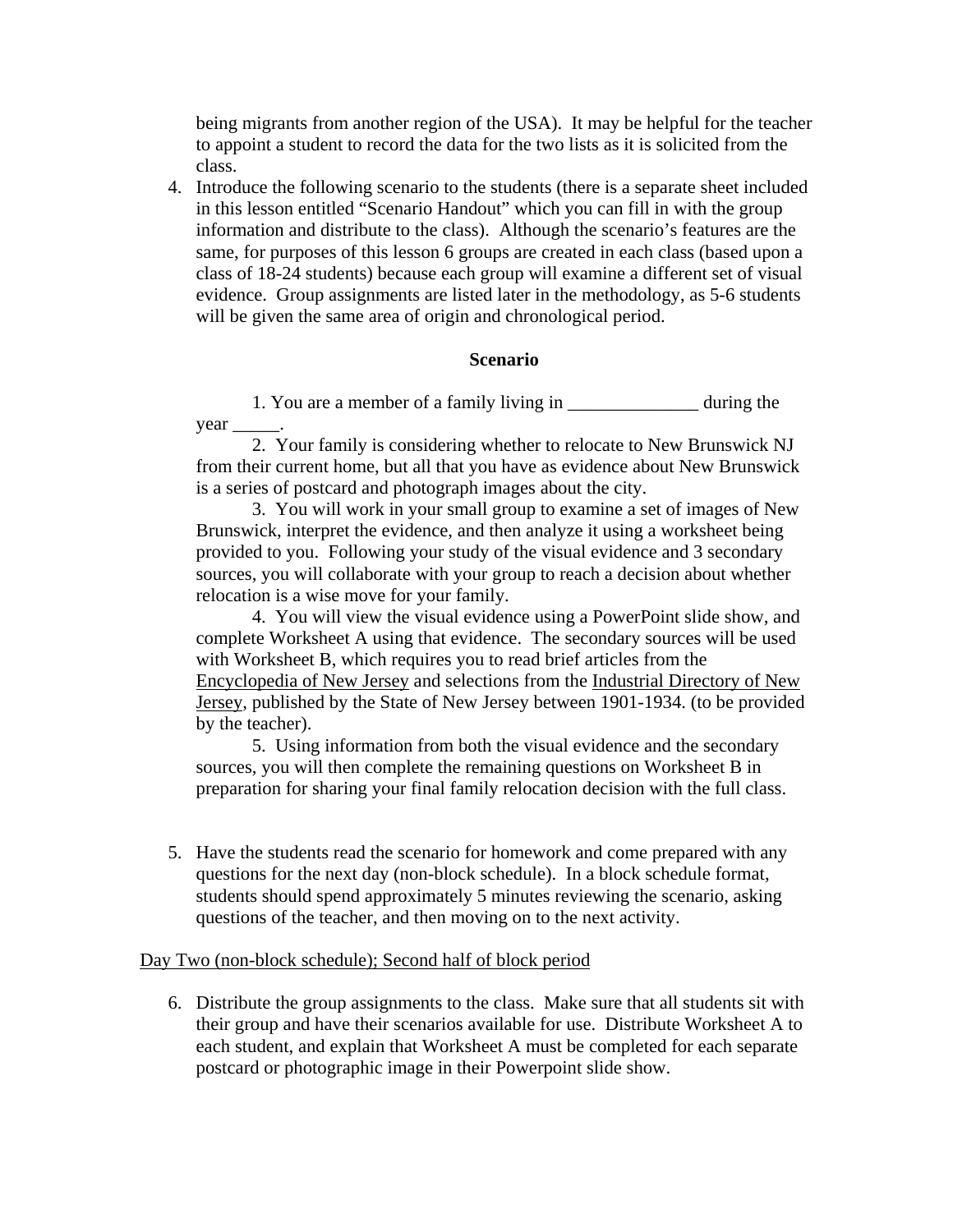# **List of Groups**

|           | Country/Region of Current Residence | Years     |
|-----------|-------------------------------------|-----------|
| Group $1$ | Georgia, North Carolina, Alabama    | 1900-1940 |
| Group 2   | Italy, Greece, Balkan States        | 1900-1924 |
| Group 3   | Germany, Scandinavia                | 1890-1940 |
| Group 4   | Poland, Hungary, Russia/U. S. S. R. | 1890-1924 |

- 7. Each group should access their respective PowerPoint slides and use Worksheet A to interpret and analyze the relevant evidence for each slide. The Powerpoint slides are categorized by group and there are 7 slides for each of the four groups in this lesson. Once individual students in each group have completed worksheets for their specific slides, they should discuss their findings to determine if there are commonalities and areas of uniqueness in their responses. The teacher should monitor the work of each group, making sure that responsibilities for completing the worksheets are shared equitably. The Powerpoint slides are accessible at this website: http://www.libraries.rutgers.edu/rul/libs/scua/scua.shtml.
- 8.
- 9. For homework, the students should be assigned to read the articles on the history of New Brunswick and the relevant excerpts from the article on immigration to New Jersey from the Encyclopedia of New Jersey, along with the relevant content from excerpts taken from the Industrial Directory of New Jersey. Specific references are shown later in this lesson plan. Students should highlight the articles in light of the central question to determine which information in the articles will help their family reach a decision about whether to relocate.

(End of Day One, block schedule; End of Day Two, non-block schedule)

# Day Three (non-block schedule); Day Two (first half of day two, block schedule)

10. Have student groups reconvene. Field any questions which students have about their work with the visual evidence, and then distribute Worksheet B. Indicate to the students that you expect them to complete Worksheet B during the next forty minutes. As students discuss possible responses to Worksheet B, monitor their work to make sure they are following the instructions on the worksheet and discussing their findings from the visual sources and the articles before completing their final responses to the Worksheet B questions.

Day Four (non-block schedule); Day Two (second half of day two, block schedule)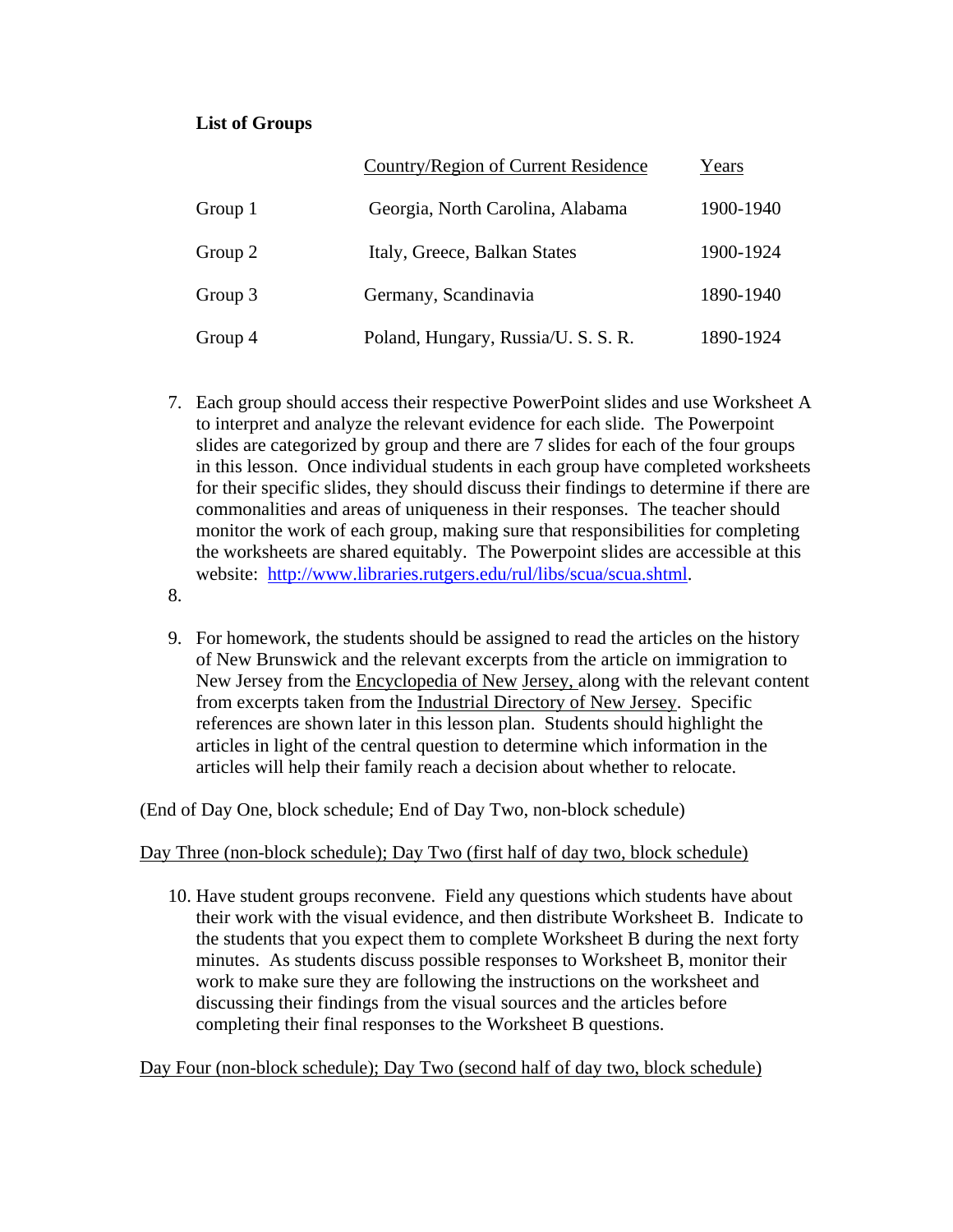- 11. Once Worksheet B has been finished, each group should present their final decisions based upon their analysis activities in Worksheet B. The teacher should provide 5 minutes maximum for each group to present their final decision. Each group must present this information:
	- A. Their country/region of origin and their time span
	- B. The evidence they used that most significant influenced their decision to relocate or not relocate
	- C. The roles of cultural/natural landscapes and opportunity cost in shaping their final decision
- 12. As each group reports out, have 2 students serve as recorders of the information being presented. If possible these students can record the information using a laptop computer with an LCD display, or take notes that will later be converted into a typed summary for the class.
- 13. Following the presentations by each small group, the teacher should lead a fullclass discussion emphasizing comparisons and contrasts evident in the presentations. Sample questions are listed here.
	- A. What patterns did you detect in the presentations?
	- B. In what ways were the presentations unique/not comparable?
	- C. How did time period influence decisions by each group about relocation?
	- D. What other information may have been needed to make a relocation decision?
	- E. Explain the significance of cultural/natural landscapes and opportunity cost as causes for relocation. Defend your judgment(s) with specific evidence from the presentations and the sources employed by each group.
- 14. After the discussion has concluded, the teacher should assign this culminating assessment and set a due date.

Concluding Assessment: In a clearly-organized essay of no less than 3 doublespaced, typed pages, respond to the central question for this lesson.

Central Question: How are decisions to migrate influenced by geographic features of specific places/regions and the availability of economic opportunity?

The essay will be judged against these criteria.

- A. Includes an introduction with a clear position on the question.
- B. Contains 3 reasons and a minimum of 2 examples for reason in the supporting argument
- C. Employs examples from group work presentations and the concluding discussion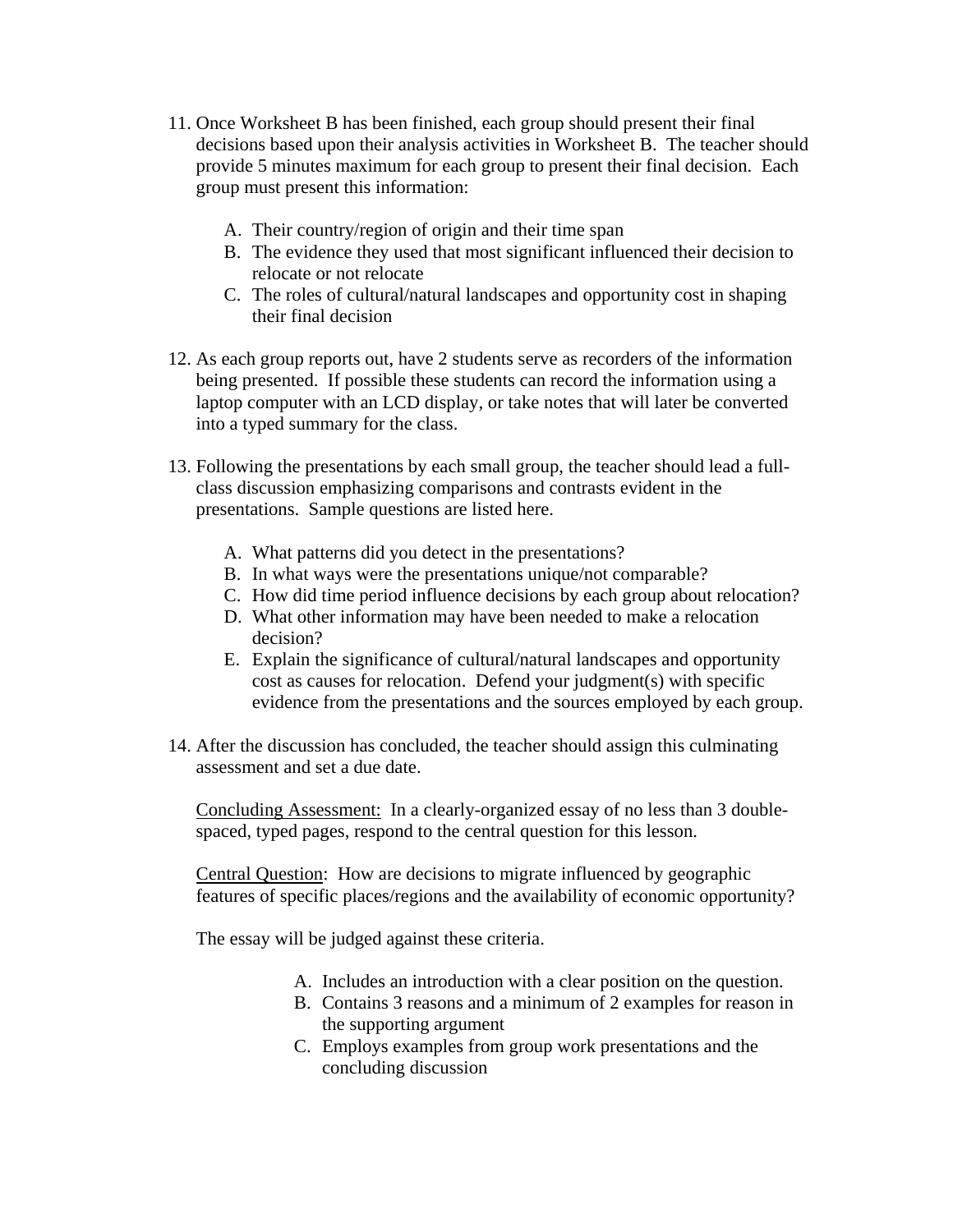- D. References the key concept definitions introduced on day one of this lesson (migration, opportunity cost, cultural and natural landscapes, place/region)
- E. Contains a conclusion that summarizes key points in the argument regarding the central question

## **Lesson Resources and Materials**

--Bischoff, Henry. "Immigration." In M. Lurie and M. Mappen, editors, The Encyclopedia of New Jersey (New Brunswick: Rutgers University Press, 2004): 402-405.

--Bureau of Statistics, State of New Jersey. Industrial Directory of New Jersey. Trenton: State of New Jersey, various years (1901, 1906, 1915, 1927, 1934). Excerpts regarding New Brunswick and Middlesex County.

--Clark, Audrey N. Longman Dictionary of Geography. New York: Longman, 1988.

--Dawson, George. "New Brunswick." In M. Lurie and M. Mappen, editors, The Encyclopedia of New Jersey (New Brunswick: Rutgers University Press, 2004): 567-568.

 $-$ McEachern, William A. Economics: A Contemporary Introduction.  $7<sup>th</sup>$  edition. Mason OH: Southwestern Publishing Co., 2006.

--National Geographic Society. Definitions drawn from the National Geography Standards. Accessed from www.nationalgeographic.com. 5 May 2006.

--Rutgers University Special Collections and University Archives. Selected images from the New Jersey Postcards Collection, Isaac S. Van Derveer

Photograph Collection, and New Jersey Views Collection. Used in Powerpoint slides for this lesson. Accessible at -

http://www.libraries.rutgers.edu/rul/libs/scua/scua.shtml.

### **Assessment of Student Performance**

A. Worksheet completion: Both worksheets A and B.

- 1. The teacher monitors student on-task behavior, the comprehensiveness of written work, use of relevant evidence, and equity of group member participation.
- B. Discussion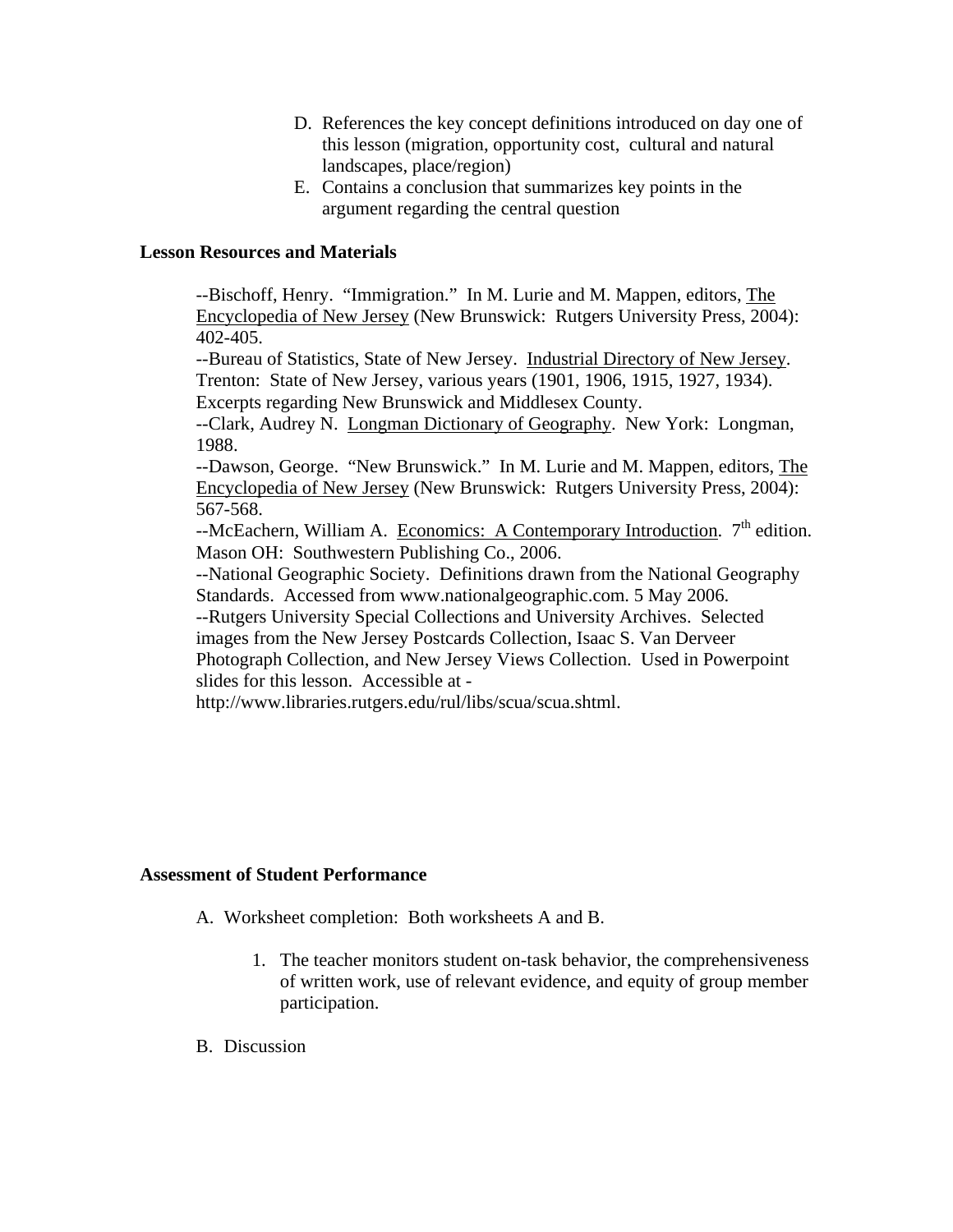1. The teacher assesses the frequency and quality of student contributions, the use of relevant evidence, the inclusion of examples from group presentations other than those by the individual speaking, and active listening during the discussion.

## C. Essay

- 1. The essay will be evaluated using the following criteria.
	- -It includes an introduction with a clear position on the question.

-It contains 3 reasons and a minimum of 2 examples for reason in the supporting argument.

-It employs examples from group work presentations and the concluding discussion.

-It references the key concept definitions introduced on day one of this lesson (migration, opportunity cost, cultural/natural landscapes, place/region).

-It contains a conclusion that summarizes key points in the argument regarding the central question.

# **Core Definitions**

- a. Migration: "Migration is one of the most distinctive and visible characteristics of human populations, and it leads to significant reshaping of population distribution and character. It is a dynamic process that is constantly changing Earth's landscapes and modifying its cultures. It takes place at a variety of scales and in different contexts." (National Geography Standards, Standard 9)
- b. Cultural landscape: "the landscape as modified by human activities" (Clark, p. 150)
- c. Natural landscape: "the landscape as unaffected by human activities, also known as the physical landscape" (Clark, p. 410)
- d. Place: "Places are part of Earth's space, large or small, that have been endowed with meaning by humans. They include continents, islands, countries, regions, states, cities, neighborhoods, villages, rural areas, and uninhabited areas. They usually have names and boundaries. Each place possesses a distinctive set of tangible and intangible characteristics that help to distinguish it from other places." (National Geography Standards, Standard 4)
- e. Region: "an area of the earth's surface with one or more features of characteristics (natural or the result of human activity) which give it a measure of unity and make it differ from the areas surrounding it" (Clark, p. 520)
- f. Opportunity Cost: "the value of the best alternative that is forgone" in making economic decisions (McEachern, p. 28)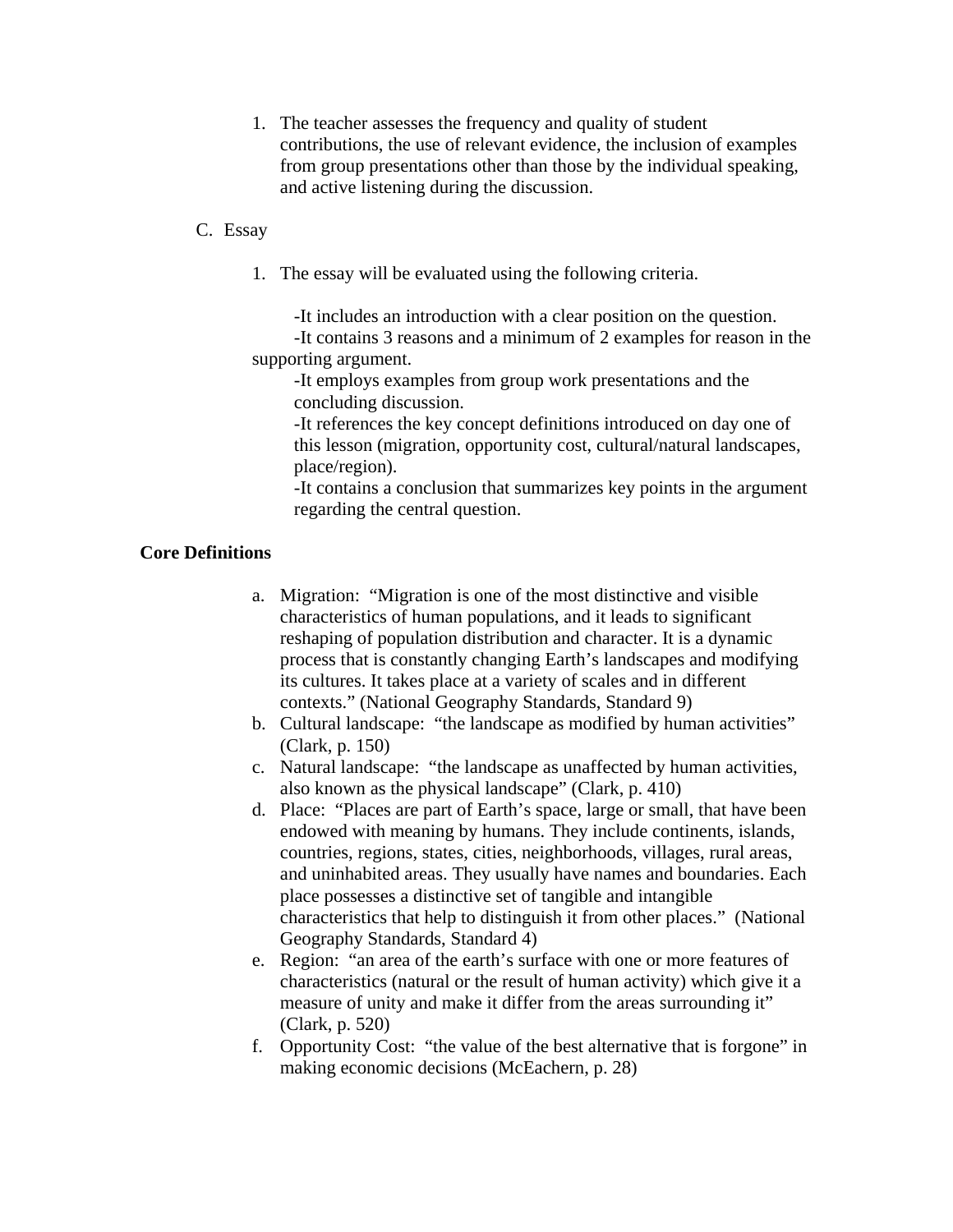# **Lesson Extensions**

- A. The teacher can locate other postcards from cities and counties in New Jersey, both historic and contemporary and utilize the same methodology in this lesson to examine whether conclusions drawn by groups would be valid for other locations.
- B. Using the same approach as in extension suggestion A, the teacher can obtain the 50 state postcard set published by the U. S. Postal Service and follow the same methodology.
- C. Have students conduct research on the city of New Brunswick using resources available at the New Brunswick Public Library, the Rutgers Special Collections and University Archives, and on the American Memory website of the Library of Congress (www.loc.gov). Assessments of economic opportunity and living conditions at specific points in time during the  $20<sup>th</sup>$ century can be completed, focusing on whether New Brunswick was a desirable destination for migrants.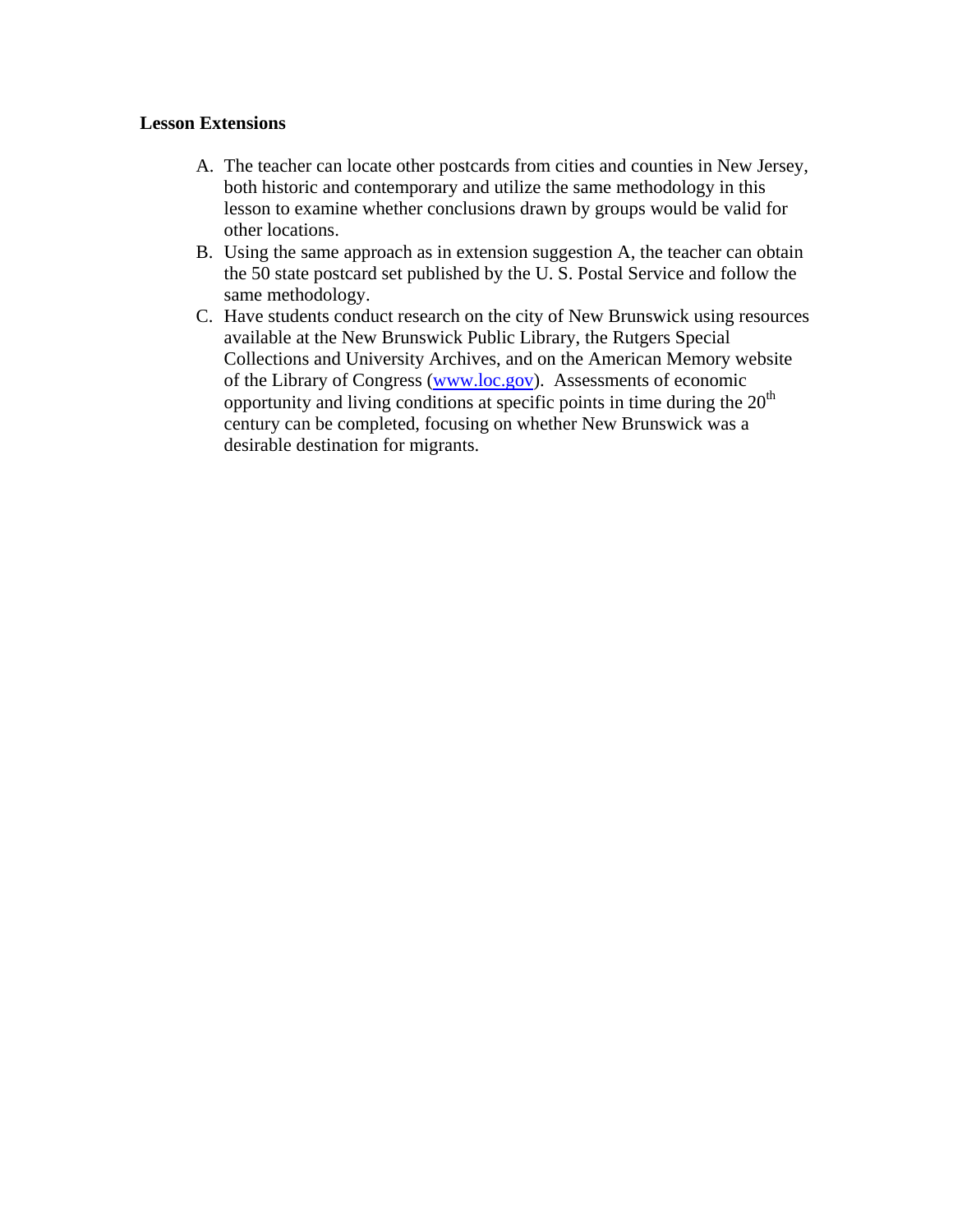#### **Scenario Handout**

1. You are a member of a family living in during the year \_\_\_\_\_\_\_\_\_.

2. Your family is considering whether to relocate to New Brunswick NJ from their current home, but all that you have as evidence about New Brunswick is a series of postcard and photograph images about the city.

3. You will work in your small group to examine a set of images of New Brunswick, interpret the evidence, and then analyze it using a worksheet being provided to you. Following your study of the visual evidence and 3 secondary sources, you will collaborate with your group to reach a decision about whether relocation is a wise move for your family.

4. You will view the visual evidence using a PowerPoint slide show, and complete Worksheet A using that evidence. The secondary sources will be used with Worksheet B, which requires you to read brief articles from the Encyclopedia of New Jersey and selections from the Industrial Directory of New Jersey, published by the State of New Jersey between 1901-1934. These secondary sources will be provided by your teacher.

5. Using information from both the visual evidence and the secondary sources, you will then complete the remaining questions on Worksheet B in preparation for sharing your final family relocation decision with the full class.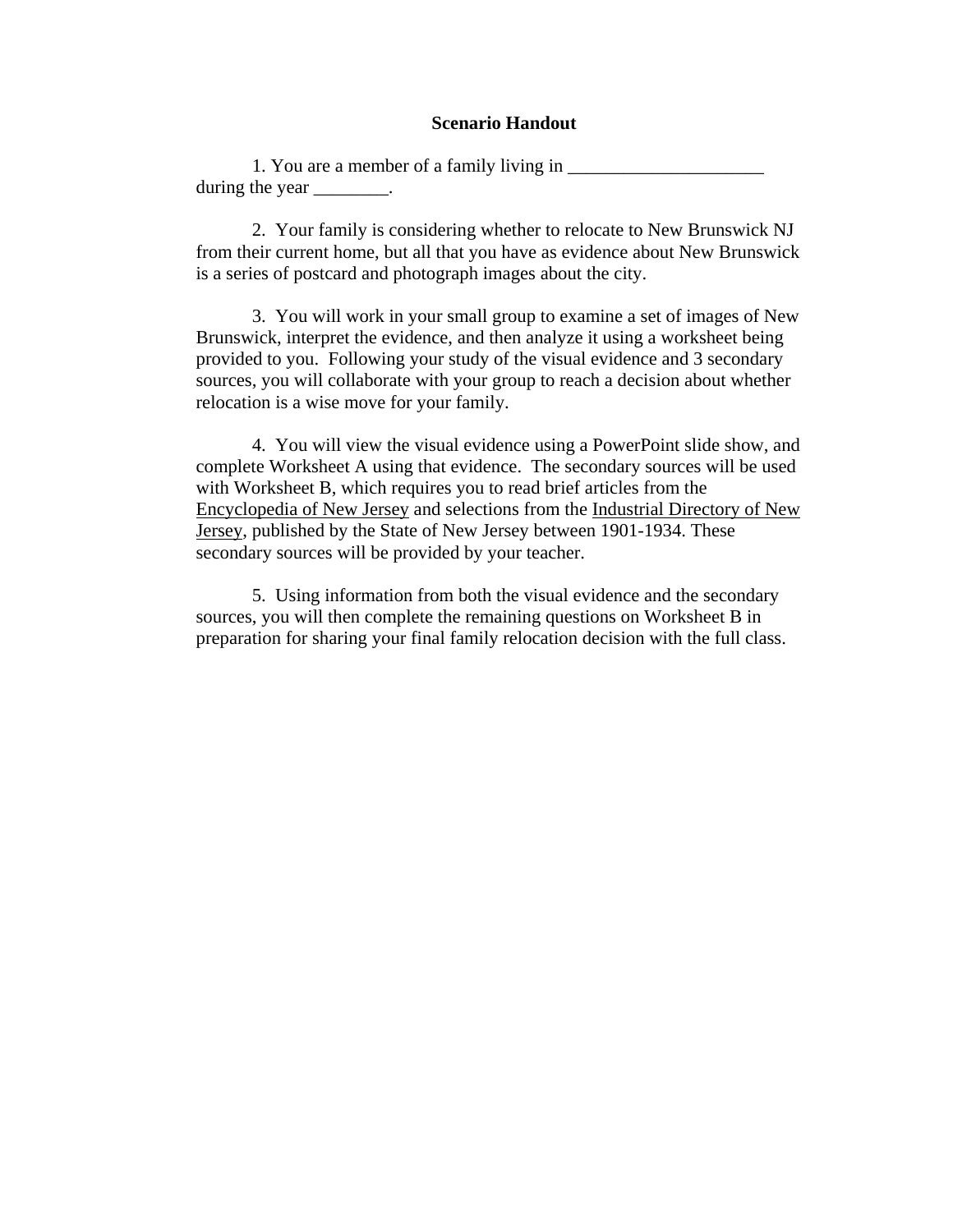## **Worksheet A**

Instructions: Complete this worksheet for a single image in your series. Use a separate worksheet for each image that you have been provided in the PowerPoint slide show.

|                                                                                  | Date: |
|----------------------------------------------------------------------------------|-------|
|                                                                                  |       |
| Time span: $\frac{1}{\sqrt{1-\frac{1}{2}} \cdot \frac{1}{2}}$                    |       |
|                                                                                  |       |
|                                                                                  |       |
| Topic/Content of Postcard or Photographic Image:________________________________ |       |
|                                                                                  |       |

(Use questions from NARA/LOC interpretation worksheet)

What critical information does this source reveal about:

Opportunity costs when determining whether to relocate in New Brunswick and selected nearby municipalities—

Natural/Cultural landscapes (place/region):

Desirability for your family's relocation: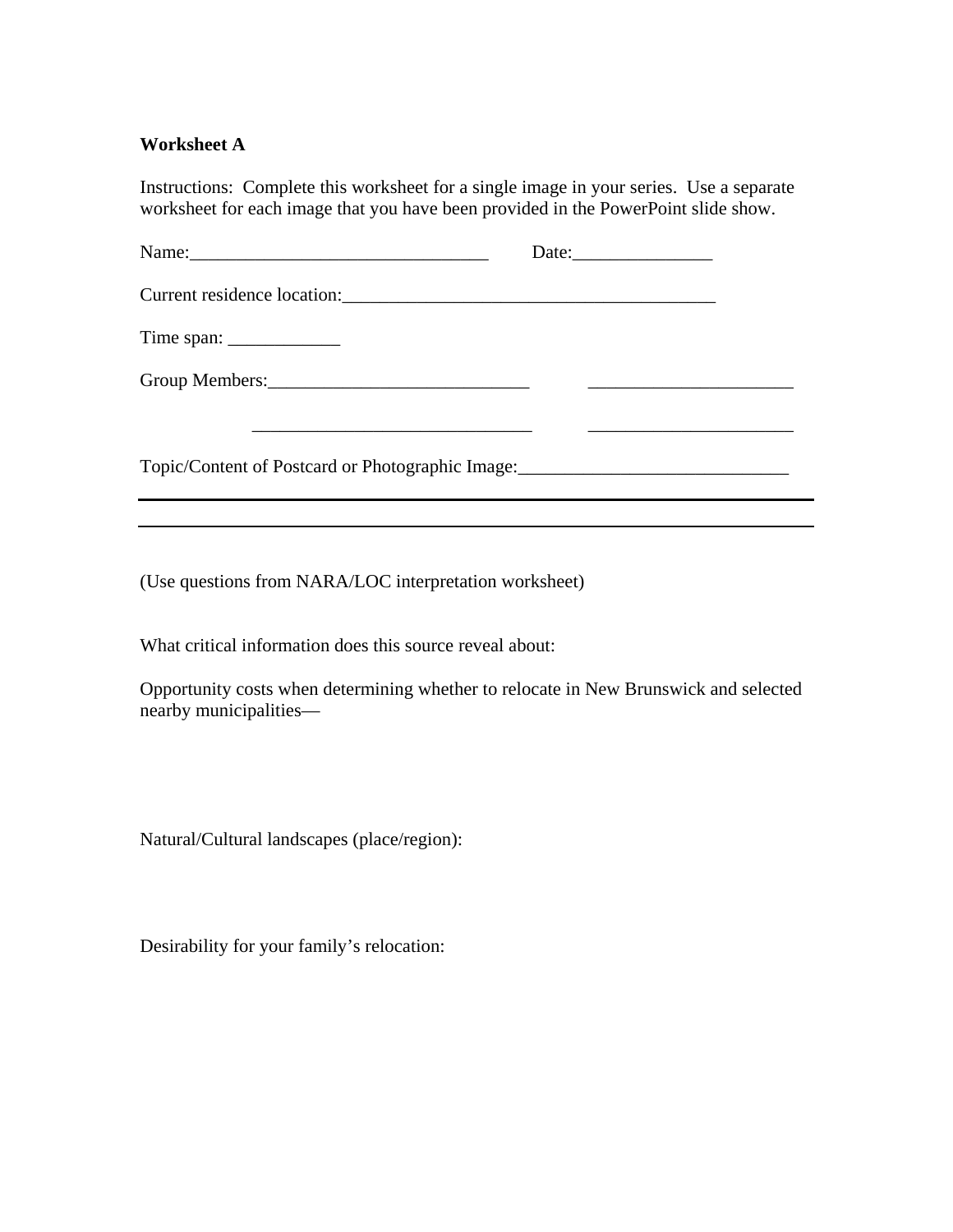# **Worksheet B**

|                                                               | Date: $\qquad \qquad$ |  |
|---------------------------------------------------------------|-----------------------|--|
|                                                               |                       |  |
| Time span: $\frac{1}{\sqrt{1-\frac{1}{2}} \cdot \frac{1}{2}}$ |                       |  |
|                                                               |                       |  |
|                                                               |                       |  |

Instructions: This worksheet should be completed following thorough discussion by all group members. Only one Worksheet B will be collected by the teacher, but each group member should have the responses on their own copies of Worksheet B.

1.-List the desirable/undesirable characteristics that will influence your final decision about possible relocation to New Brunswick. Focus specifically on the visual evidence in responding to this question.

| Desirable      |  |  |
|----------------|--|--|
| a.             |  |  |
| b.             |  |  |
| $\mathbf{c}$ . |  |  |
| Undesirable    |  |  |
| a.             |  |  |
| b.             |  |  |
| $\mathbf{c}$ . |  |  |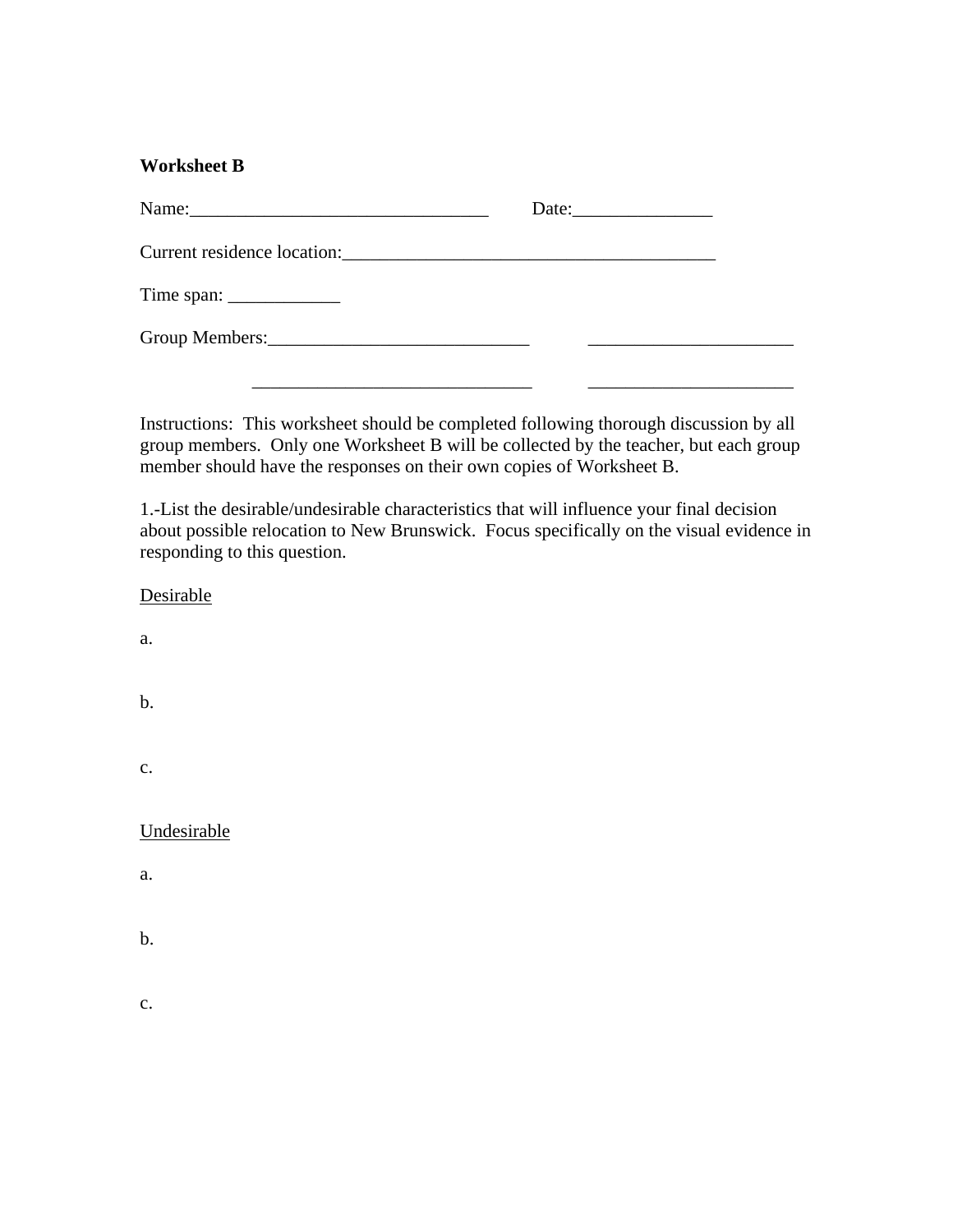2.-What new information from the Encyclopedia of NJ articles and the excerpts from the Industrial Directory of New Jersey did you learn about New Brunswick and the central NJ region that my influence your relocation decision?

|                | Key Point(s) | Page Reference |
|----------------|--------------|----------------|
| a.             |              |                |
| b.             |              |                |
| $\mathbf{c}$ . |              |                |
| d.             |              |                |

3.-Based upon the postcard/photographic image evidence and the secondary sources, summarize your key reasons for and against relocation to New Brunswick.

For

1.

2.

3.

# Against

1.

2.

3.

4.-What additional information might you need to inform your decision about relocation that you don't have available at this time?

a.

b.

c.